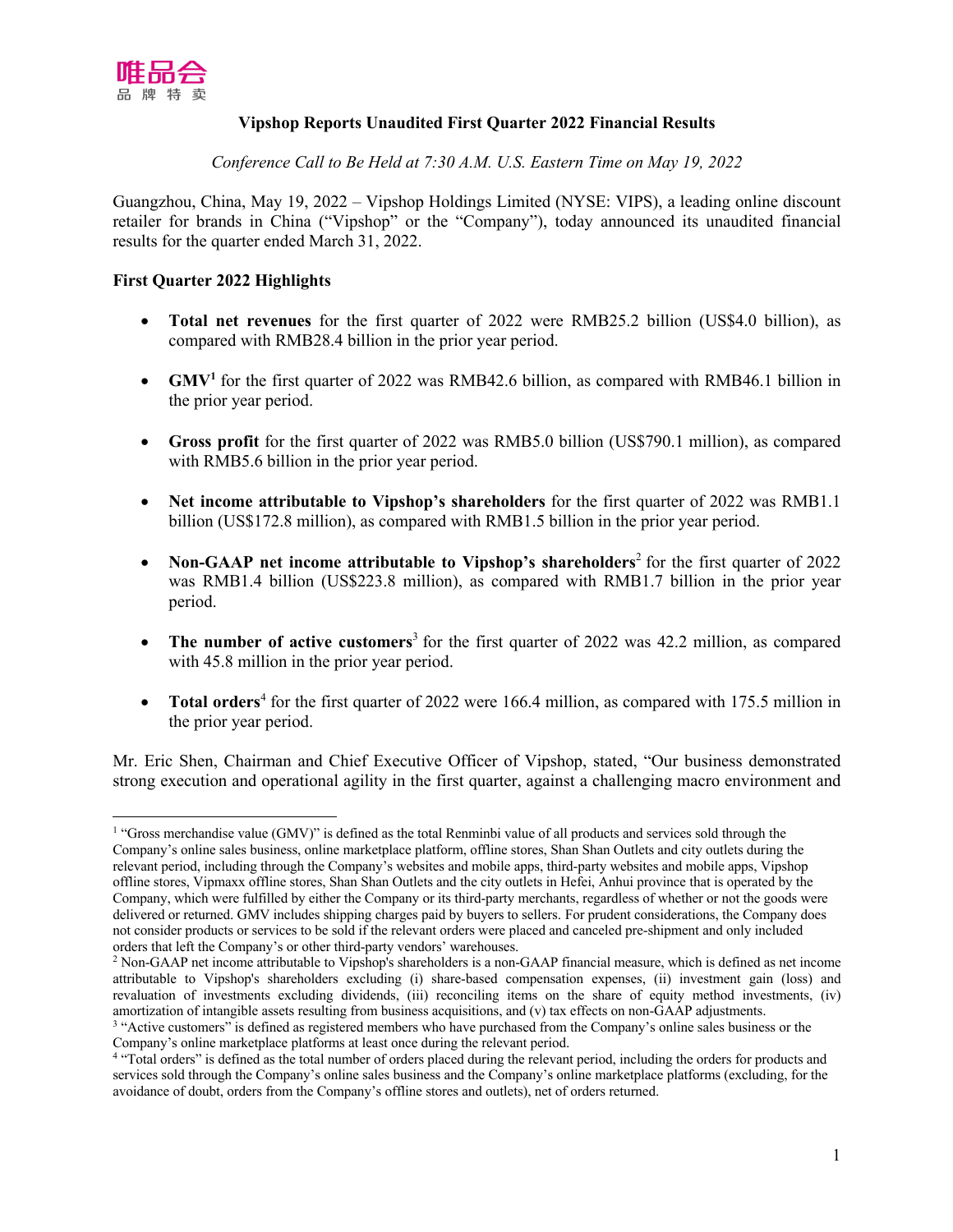

prolonged COVID-19 impact. We continued to execute on our merchandising strategy to support core brand partners, bring in new and trendy brands, as well as expand high-value customer base. Besides, by leveraging our merchandising capabilities, we expanded non-apparel product offerings to quickly address the changing consumer demand, which partially offset the sluggish demand in discretionary items. We are pleased that our proven business model enabled us to sustain a healthy level of profits. While we remain cautious amid ongoing uncertainties, we are firmly committed to our strategic positioning as a discount platform for branded products, looking to create exceptional value for both brand partners and customers."

Mr. David Cui, Chief Financial Officer of Vipshop, further commented, "In the first quarter, we achieved resilient margins thanks to our initiatives to manage cost and expenses with greater discipline. Looking forward, we will continue to optimize operational efficiency and deliver healthy and sustainable profitability. Besides, we fully utilized the remaining amount under the US\$500 million share repurchase program during the first quarter, and announced another US\$1 billion program in March 2022. This demonstrates our confidence in our long-term business potential and value creation to our shareholders."

## **First Quarter 2022 Financial Results**

## *REVENUES*

Total net revenues for the first quarter of 2022 were RMB25.2 billion (US\$4.0 billion), as compared with RMB28.4 billion in the prior year period, primarily attributable to soft consumer demand for discretionary categories and adverse impact on warehousing and logistics networks caused by COVID-19 resurgence in China.

## *GROSS PROFIT*

Gross profit for the first quarter of 2022 was RMB5.0 billion (US\$790.1 million), as compared with RMB5.6 billion in the prior year period. Gross margin for the first quarter of 2022 increased to 19.8% from 19.7% in the prior year period.

## *OPERATING EXPENSES*

Total operating expenses for the first quarter of 2022 decreased by 11.0% year over year to RMB3.9 billion (US\$615.1 million) from RMB4.4 billion in the prior year period. As a percentage of total net revenues, total operating expenses for the first quarter of 2022 was 15.4%, which stayed flat as compared with the prior year period.

- **•** *Fulfillment expenses* for the first quarter of 2022 decreased by 5.5% year over year to RMB1.7 billion (US\$267.4 million) from RMB1.8 billion in the prior year period. As a percentage of total net revenues, fulfillment expenses for the first quarter of 2022 was 6.7%, as compared with 6.3% in the prior year period.
- *Marketing expenses* for the first quarter of 2022 decreased by 41.3% year over year to RMB759.3 million (US\$119.8 million) from RMB1.3 billion in the prior year period, primarily attributable to more prudent marketing strategy. As a percentage of total net revenues, marketing expenses for the first quarter of 2022 decreased to 3.0% from 4.6% in the prior year period.
- *• Technology and content expenses* for the first quarter of 2022 increased to RMB390.4 million (US\$61.6 million) from RMB337.5 million in the prior year period. As a percentage of total net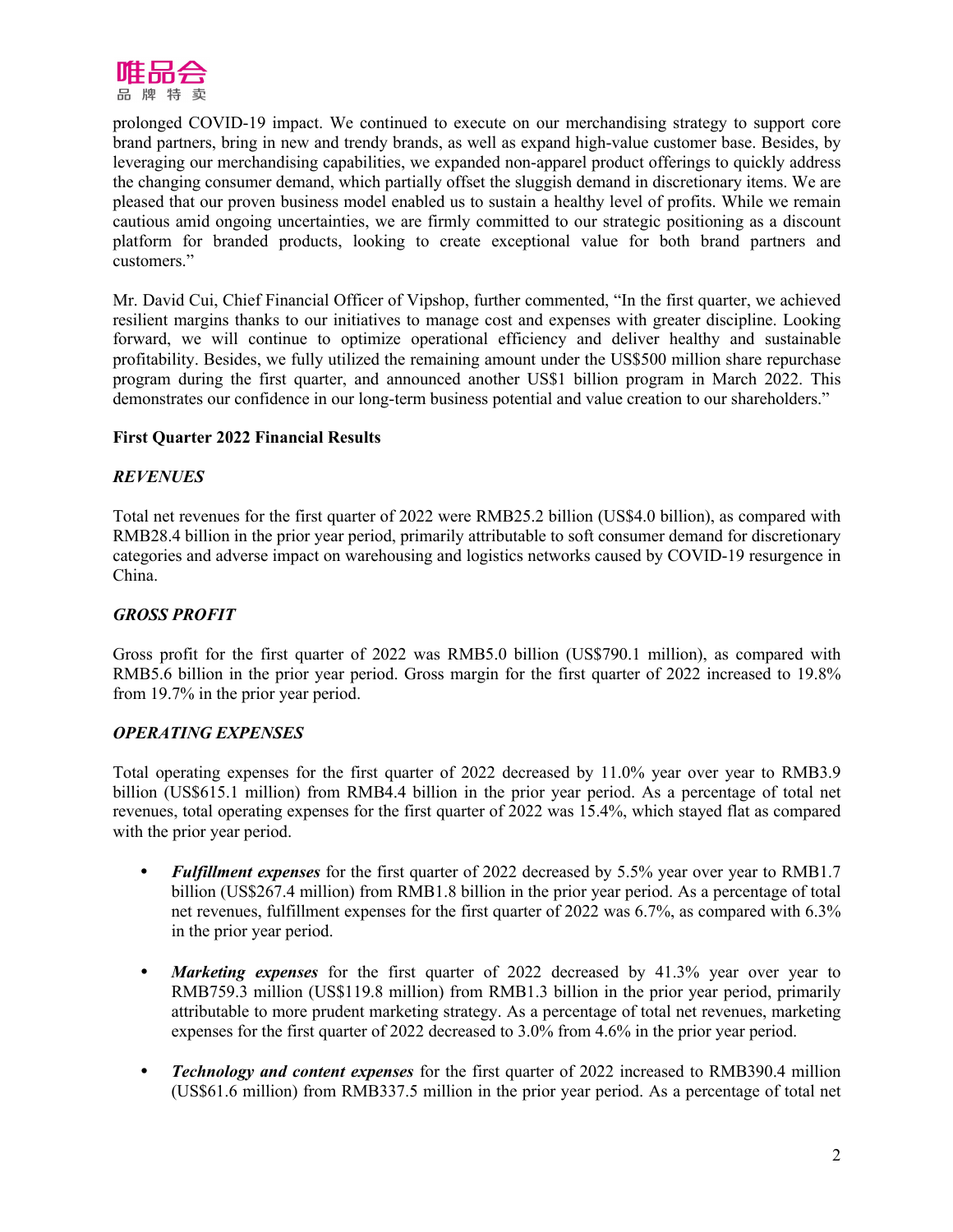

revenues, technology and content expenses for the first quarter of 2022 increased to 1.5% from 1.2% in the prior year period.

*• General and administrative expenses* for the first quarter of 2022 were RMB1.1 billion (US\$166.4 million), as compared with RMB956.7 million in the prior year period. As a percentage of total net revenues, general and administrative expenses for the first quarter of 2022 was 4.2%, as compared with 3.4% in the prior year period.

# *INCOME FROM OPERATIONS*

Income from operations for the first quarter of 2022 was RMB1.3 billion (US\$202.3 million), as compared with RMB1.5 billion in the prior year period. Operating margin for the first quarter of 2022 was 5.1%, as compared with 5.3% in the prior year period.

Non-GAAP income from operations<sup>5</sup> for the first quarter of 2022, which excluded share-based compensation expenses and amortization of intangible assets resulting from business acquisitions, was RMB1.5 billion (US\$239.8 million), as compared with RMB1.7 billion in the prior year period. Non-GAAP operating margin<sup>6</sup> for the first quarter of 2022 was 6.0%, as compared with 6.1% in the prior year period.

## *NET INCOME*

Net income attributable to Vipshop's shareholders for the first quarter of 2022 was RMB1.1 billion (US\$172.8 million), as compared with RMB1.5 billion in the prior year period. Net margin attributable to Vipshop's shareholders for the first quarter of 2022 was 4.3%, as compared with 5.4% in the prior year period. Net income attributable to Vipshop's shareholders per diluted ADS<sup>7</sup> for the first quarter of 2022 was RMB1.61 (US\$0.25), as compared with RMB2.18 in the prior year period.

Non-GAAP net income attributable to Vipshop's shareholders for the first quarter of 2022, which excluded (i) share-based compensation expenses, (ii) investment gain (loss) and revaluation of investments excluding dividends, (iii) reconciling items on the share of equity method investments, (iv) amortization of intangible assets resulting from business acquisitions, and (v) tax effects on non-GAAP adjustments, was RMB1.4 billion (US\$223.8 million), as compared with RMB1.7 billion in the prior year period. Non-GAAP net margin attributable to Vipshop's shareholders<sup>8</sup> for the first quarter of 2022 was 5.6%, as compared with 6.0% in the prior year period. Non-GAAP net income attributable to Vipshop's shareholders per diluted  $ADS<sup>9</sup>$  for the first quarter of 2022 was RMB2.09 (US\$0.33), as compared with RMB2.41 in the prior year period.

For the quarter ended March 31, 2022, the Company's weighted average number of ADSs used in computing diluted income per ADS was 680,268,635.

<sup>6</sup> Non-GAAP operating income margin is a non-GAAP financial measure, which is defined as non-GAAP income from operations as a percentage of total net revenues.

<sup>5</sup> Non-GAAP income from operations is a non-GAAP financial measure, which is defined as income from operations excluding share-based compensation expenses and amortization of intangible assets resulting from business acquisitions.

<sup>&</sup>lt;sup>7</sup> "ADS" means American depositary share, each of which represents 0.2 Class A ordinary share.

<sup>8</sup> Non-GAAP net margin attributable to Vipshop's shareholders is a non-GAAP financial measure, which is defined as non-GAAP net income attributable to Vipshop's shareholders, as a percentage of total net revenues.

<sup>&</sup>lt;sup>9</sup> Non-GAAP net income attributable to Vipshop's shareholders per diluted ADS is a non-GAAP financial measure, which is defined as non-GAAP net income attributable to Vipshop's shareholders, divided by the weighted average number of diluted ADS outstanding for computing diluted earnings per ADS.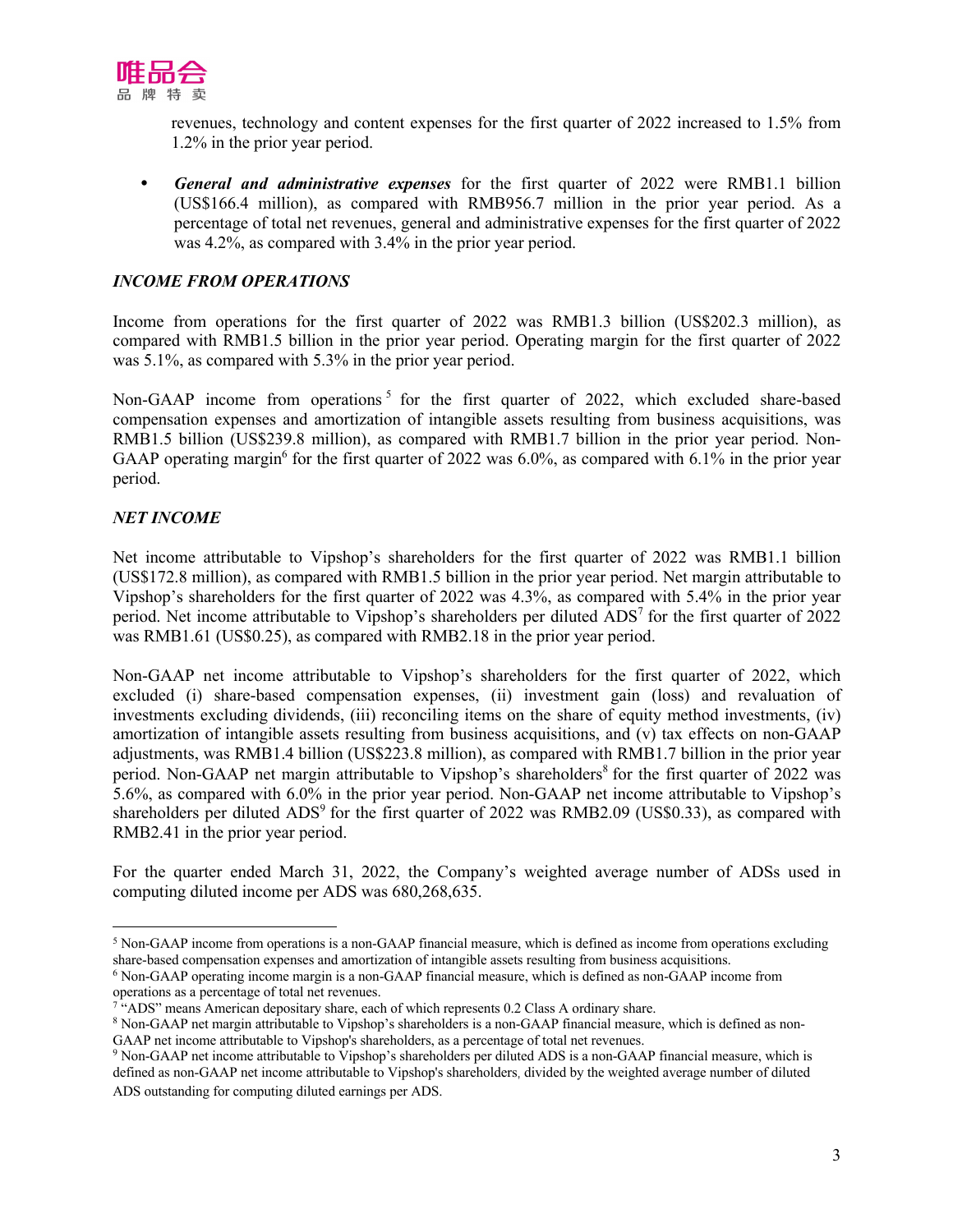

# *BALANCE SHEET AND CASH FLOW*

As of March 31, 2022, the Company had cash and cash equivalents and restricted cash of RMB14.3 billion (US\$2.3 billion) and short term investments of RMB5.0 billion (US\$791.8 million).

For the quarter ended March 31, 2022, net cash used in operating activities was RMB1.2 billion  $(US$188.\overline{7}$$  million), and free cash flow<sup>10</sup>, a non-GAAP measurement of liquidity, was as follows:

Mar 31, 2021

Mar 31, 2022

Mar 31, 2022

For the three months ended

|                                                | Mar 31, 2021   | Mar 31, 2022   | Mar 31, 2022 |
|------------------------------------------------|----------------|----------------|--------------|
|                                                | <b>RMB'000</b> | <b>RMB'000</b> | US\$'000     |
|                                                |                |                |              |
| Net cash used in operating activities          | (439, 020)     | (1,196,285)    | (188,709)    |
| Reconciling items:                             |                |                |              |
| financing<br>Net<br>impact<br>Internet<br>from | (53, 855)      | 139,862        | 22,063       |
| activities <sup>11</sup>                       |                |                |              |
| Capital expenditures                           | (733, 448)     | (645, 684)     | (101, 854)   |
| Free cash outflow                              | (1,226,323)    | (1,702,107)    | (268, 500)   |

For the trailing twelve months ended

|                                                             | <b>RMB'000</b> | <b>RMB'000</b> | US\$'000   |
|-------------------------------------------------------------|----------------|----------------|------------|
| Net cash generated from operating activities                | 13,080,035     | 5,987,379      | 944,486    |
| Reconciling items:                                          |                |                |            |
| Net impact from Internet financing activities <sup>11</sup> | (634, 484)     | 104,171        | 16,433     |
| Capital expenditures                                        | (2,313,299)    | (3,490,880)    | (550, 673) |
| Free cash inflow                                            | 10,132,252     | 2,600,670      | 410,246    |

#### **Share Repurchase Program**

As of March 31, 2022, the Company had fully utilized its US\$500 million share repurchase program that it announced on March 30, 2021, resulting in repurchases of 7,514,514 Class A ordinary shares in aggregate.

On March 31, 2022, the Company's board of directors authorized a new share repurchase program under which the Company may repurchase up to US\$1 billion of its ADSs or Class A ordinary shares for a 24 month period.

 $10$  Free cash flow is a non-GAAP financial measure, which is defined as net cash from (used in) operating activities adding back the impact from Internet financing activities and less capital expenditures, which include purchase and deposits of property and equipment and land use rights.

<sup>&</sup>lt;sup>11</sup> Net impact from Internet financing activities represents net cash flow relating to the Company's financial products, which are primarily consumer financing and supplier financing that the Company provides to its customers and suppliers.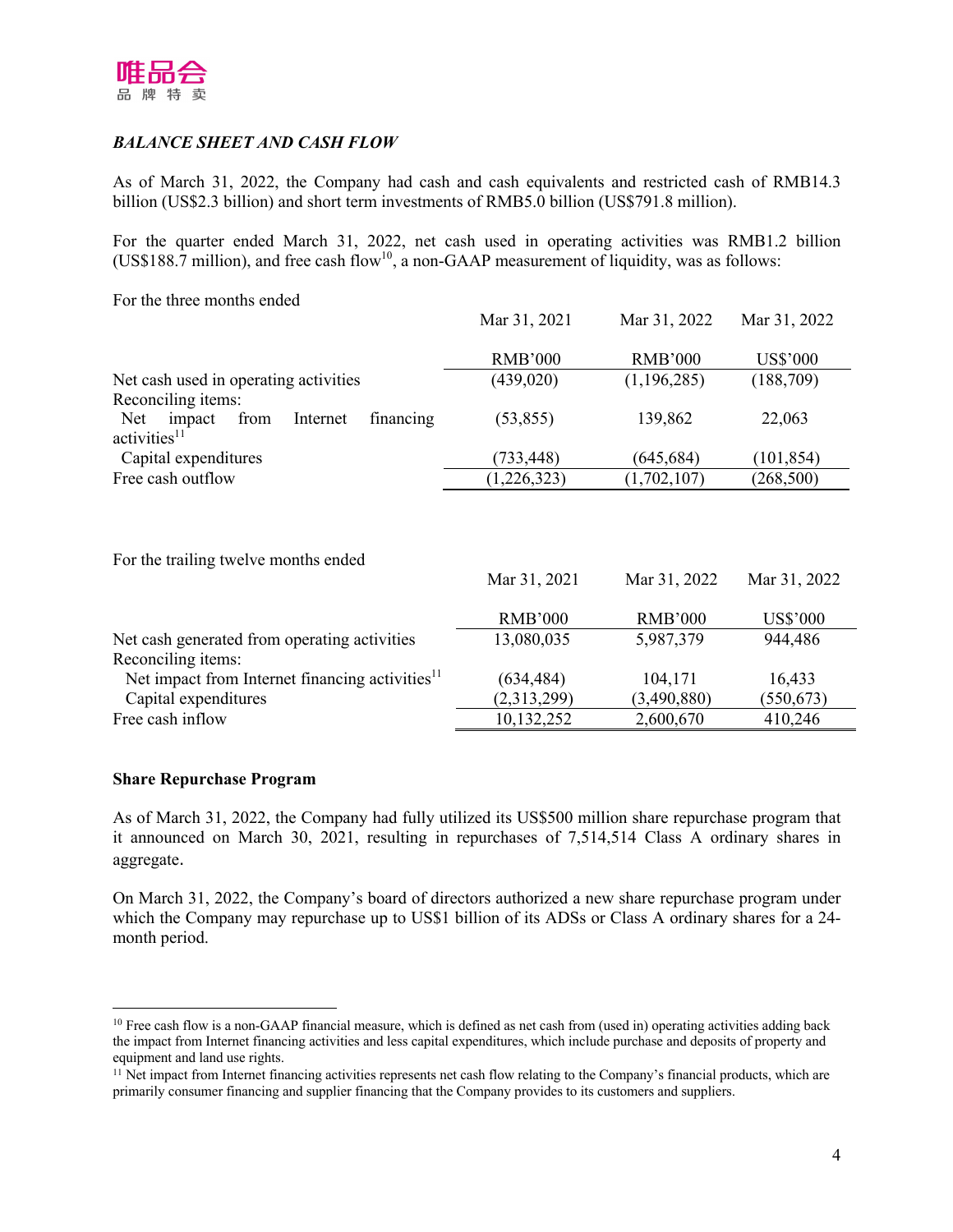

#### **Business Outlook**

For the second quarter of 2022, the Company expects its total net revenues to be between RMB22.2 billion and RMB23.7 billion, representing a year-over-year decrease rate of approximately 25% to 20%. These forecasts reflect the Company's current and preliminary view on the market and operational conditions, which is subject to change.

## **Exchange Rate**

The Company's business is primarily conducted in China and the significant majority of revenues generated are denominated in Renminbi. This announcement contains currency conversions of Renminbi amounts into U.S. dollars solely for the convenience of the reader. Unless otherwise noted, all translations from Renminbi to U.S. dollars are made at a rate of RMB6.3393 to US\$1.00, the effective noon buying rate on March 31, 2022 as set forth in the H.10 statistical release of the Federal Reserve Board. No representation is made that the Renminbi amounts could have been, or could be, converted, realized or settled into U.S. dollars at that rate on March 31, 2022, or at any other rate.

#### **Conference Call Information**

The Company will hold a conference call on Thursday, May 19, 2022 at 7:30 am US Eastern Time, 7:30 pm Beijing Time to discuss the financial results.

All participants wishing to join the conference call must pre-register online using the link provided below. Once pre-registration has been completed, participants will receive dial-in numbers, a passcode, and a unique registrant ID via email. To join the conference, participants should use the dial-in details in the email and then enter the event passcode followed by the registrant ID.

| n۳                                        | $\cap$ $\sim$ $\cap$                                                |
|-------------------------------------------|---------------------------------------------------------------------|
| erence                                    | ĦС                                                                  |
| $ \cdot$<br>1nk<br>ation.<br>-1Str<br>17C | /976859<br>//apac.directeventreg.com/registration/event/<br>https:/ |

A replay of the conference call will be accessible until May 26, 2022 via the following dial-in details:

| United States Toll Free: | $+1-855-452-5696$ |
|--------------------------|-------------------|
| International:           | $+61-2-8199-0299$ |
| $Conference$ ID:         | #9768591          |

A live and archived webcast of the conference call will also be available at the Company's investor relations website at *http://ir.vip.com*.

## **About Vipshop Holdings Limited**

Vipshop Holdings Limited is a leading online discount retailer for brands in China. Vipshop offers high quality and popular branded products to consumers throughout China at a significant discount to retail prices. Since it was founded in August 2008, the Company has rapidly built a sizeable and growing base of customers and brand partners. For more information, please visit *https://ir.vip.com/.*

#### **Safe Harbor Statement**

This announcement contains forward-looking statements. These statements are made under the "safe harbor" provisions of the U.S. Private Securities Litigation Reform Act of 1995. These forward-looking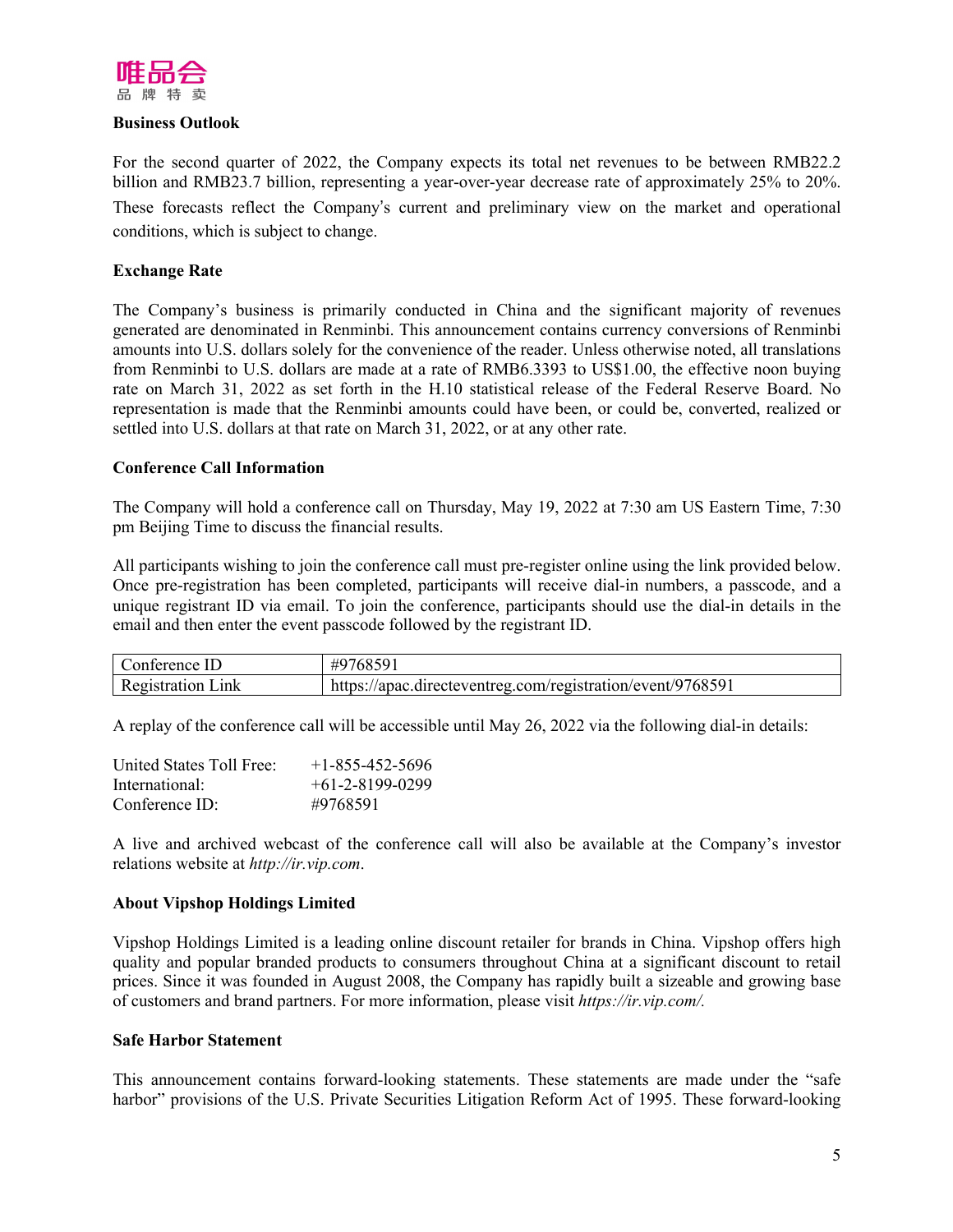

statements can be identified by terminology such as "will," "expects," "anticipates," "future," "intends," "plans," "believes," "estimates" and similar statements. Among other things, the business outlook and quotations from management in this announcement, as well as Vipshop's strategic and operational plans, contain forward-looking statements. Vipshop may also make written or oral forward-looking statements in its periodic reports to the U.S. Securities and Exchange Commission (the "SEC"), in its annual report to shareholders, in press releases and other written materials and in oral statements made by its officers, directors or employees to third parties. Statements that are not historical facts, including statements about Vipshop's beliefs and expectations, are forward-looking statements. Forward-looking statements involve inherent risks and uncertainties. A number of factors could cause actual results to differ materially from those contained in any forward-looking statement, including but not limited to the following: Vipshop's goals and strategies; Vipshop's future business development, results of operations and financial condition; the expected growth of the online discount retail market in China; Vipshop's ability to attract customers and brand partners and further enhance its brand recognition; Vipshop's expectations regarding demand for and market acceptance of flash sales products and services; competition in the discount retail industry; the potential impact of the COVID-19 to Vipshop's business operations and the economy in China and elsewhere generally; fluctuations in general economic and business conditions in China and assumptions underlying or related to any of the foregoing. Further information regarding these and other risks is included in Vipshop's filings with the SEC. All information provided in this press release is as of the date of this press release, and Vipshop does not undertake any obligation to update any forward-looking statement, except as required under applicable law.

#### **Use of Non-GAAP Financial Measures**

The condensed consolidated financial information is derived from the Company's unaudited interim condensed consolidated financial statements prepared in conformity with accounting principles generally accepted in the United States of America ("U.S. GAAP"), except that comparative consolidated statements of income and cash flows for the period presented and detailed footnote disclosures required by Accounting Standards Codification 270, Interim Reporting ("ASC270"), have been omitted. Vipshop uses non-GAAP net income attributable to Vipshop's shareholders, non-GAAP net income attributable to Vipshop's shareholders per diluted ADS, non-GAAP income from operations, non-GAAP operating income margin, non-GAAP net margin attributable to Vipshop's shareholders, and free cash flow, each of which is a non-GAAP financial measure. Non-GAAP net income attributable to Vipshop's shareholders is net income attributable to Vipshop's shareholders excluding (i) share-based compensation expenses, (ii) investment gain (loss) and revaluation of investments excluding dividends, (iii) reconciling items on the share of equity method investments, (iv) amortization of intangible assets resulting from business acquisitions, and (v) tax effects on non-GAAP adjustments. Non-GAAP net income attributable to Vipshop's shareholders per diluted ADS is computed using non-GAAP net income attributable to Vipshop's shareholders divided by weighted average number of diluted ADS outstanding for computing diluted earnings per ADS. Non-GAAP income from operations is income from operations excluding share-based compensation expenses and amortization of intangible assets resulting from business acquisitions. Non-GAAP operating income margin is non-GAAP income from operations as a percentage of total net revenues Non-GAAP net margin attributable to Vipshop's shareholders is non-GAAP net income attributable to Vipshop's shareholders as a percentage of total net revenues Free cash flow is net cash from operating activities adding back the impact from Internet financing activities and less capital expenditures, which include purchase and deposits of property and equipment and land use rights. Impact from Internet financing activities added back or deducted from free cash flow contains changes in the balances of financial products, which are primarily consumer financing and supplier financing that the Company provides to customers and suppliers. The Company believes that separate analysis and exclusion of the non-cash impact of (i) share-based compensation, (ii) investment gain (loss) and revaluation of investments excluding dividends, (iii) reconciling items on the share of equity method investments, (iv) amortization of intangible assets resulting from business acquisitions, and (v) tax effects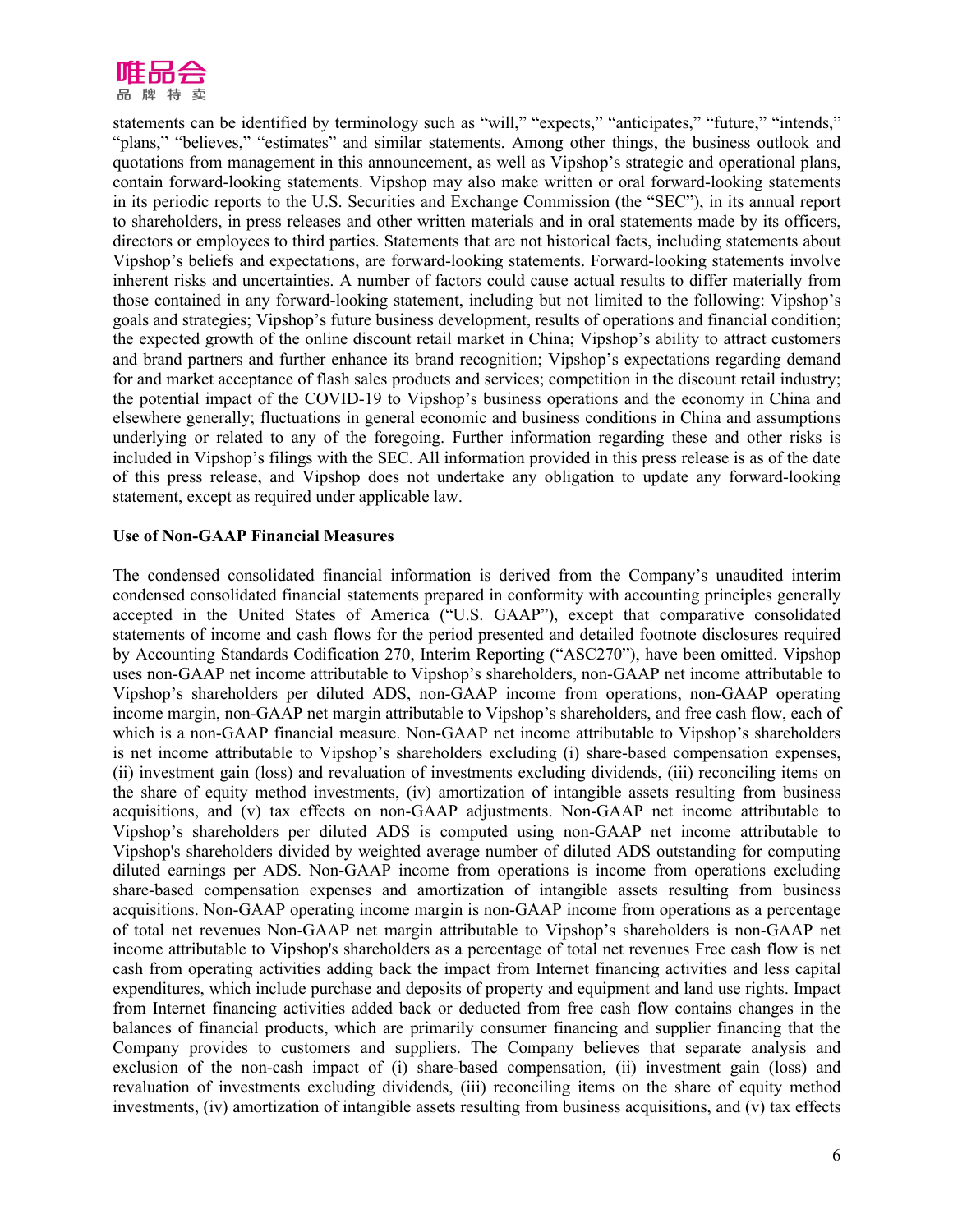

on non-GAAP adjustments add clarity to the constituent parts of its performance. The Company reviews these non-GAAP financial measures together with GAAP financial measures to obtain a better understanding of its operating performance. It uses these non-GAAP financial measures for planning, forecasting and measuring results against the forecast. The Company believes that non-GAAP financial measures are useful supplemental information for investors and analysts to assess its operating performance without the effect of (i) share-based compensation expenses, (ii) investment gain (loss) and revaluation of investments excluding dividends, (iii) reconciling items on the share of equity method investments, (iv) amortization of intangible assets resulting from business acquisitions, and (v) tax effects on non-GAAP adjustments. Free cash flow enables the Company to assess liquidity and cash flow, taking into account the impact from Internet financing activities and the financial resources needed for the expansion of fulfillment infrastructure,technology platform and Shan Shan Outlets. Share-based compensation expenses have been and will continue to be significant recurring expenses in its business. However, the use of non-GAAP financial measures has material limitations as an analytical tool. One of the limitations of using non-GAAP financial measures is that they do not include all items that impact the Company's net income for the period. In addition, because non-GAAP financial measures are not measured in the same manner by all companies, they may not be comparable to other similar titled measures used by other companies. One of the key limitations of free cash flow is that it does not represent the residual cash flow available for discretionary expenditures.

The presentation of these non-GAAP financial measures is not intended to be considered in isolation from, or as a substitute for, the financial information prepared and presented in accordance with U.S. GAAP. For more information on these non-GAAP financial measures, please see the table captioned "Vipshop Holdings Limited Reconciliations of GAAP and Non-GAAP Results" at the end of this release.

#### **Investor Relations Contact**

Tel: +86 (20) 2233-0732 Email: IR@vipshop.com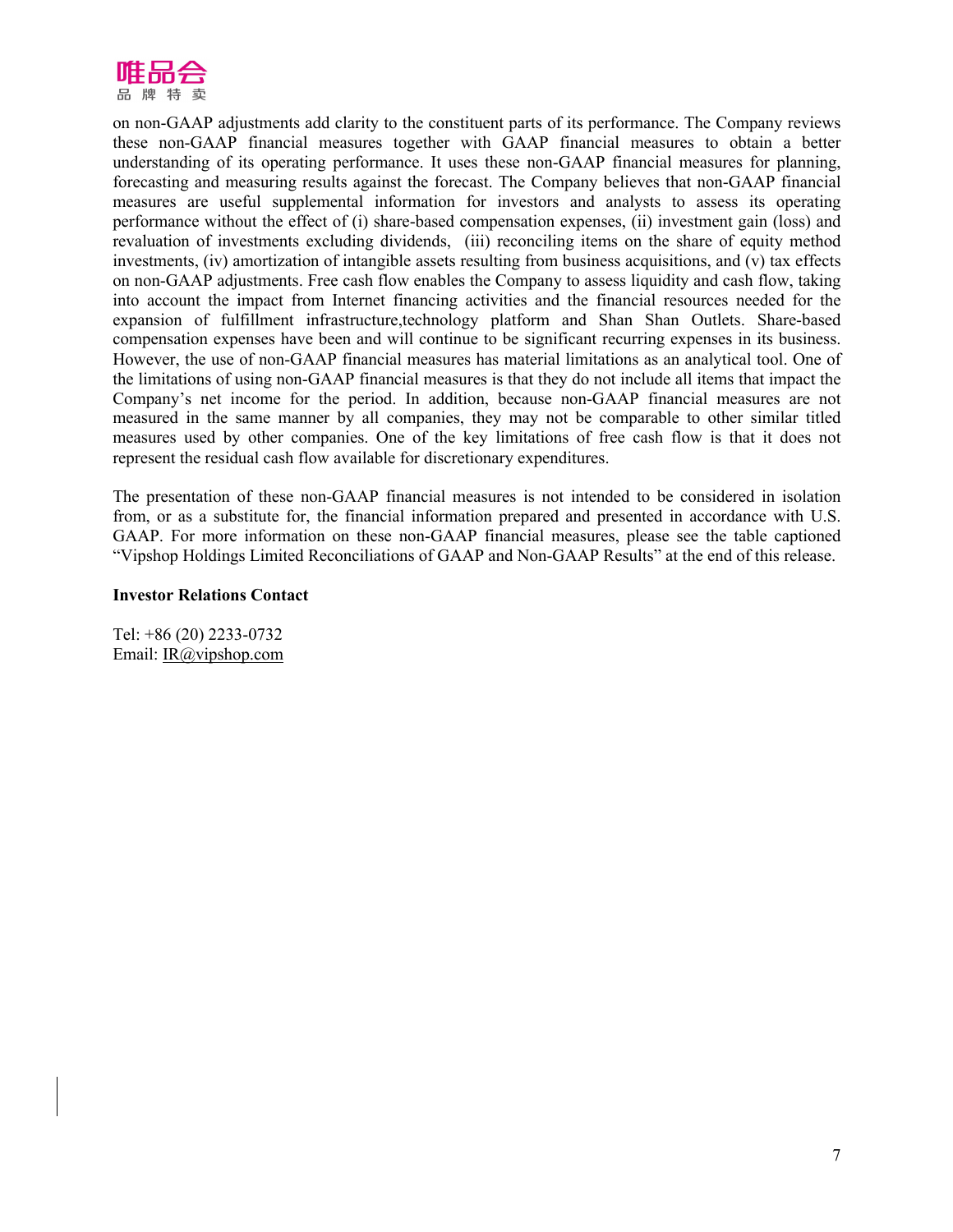

## **Vipshop Holdings Limited Unaudited Condensed Consolidated Statements of Income and Comprehensive Income (In thousands, except for share and per share data)**

# **Three Months Ended March**<br>**31,2021 31,2021 March 31,2022 March 31,2022 RMB'000 RMB'000 USD'000** Product revenues 27,221,752 23,926,432 3,774,302 Other revenues (1) 207,923 1,176,745 1,318,086 207,923 Total net revenues 28,398,497 25,244,518 3,982,225 Cost of revenues (22,803,674) (20,236,053) (3,192,159) Gross profit 5,594,823 5,008,465 790,066 Operating expenses: Fulfillment expenses (2) (1,793,138) (1,694,943) (267,371) Marketing expenses (1,294,068) (759,275) (119,773) Technology and content expenses (337,516) (390,371) (61,580) General and administrative expenses (956,688) (1,054,714) (166,377) Total operating expenses (4,381,410) (3,899,303) (615,101) Other operating income 298,000 173,452 27,361 Income from operations 1,511,413 1,282,614 202,326 Investment gain(loss) and revaluation of investments 97,936 (34,458) (5,436) Interest expense (3,696) (4,735) (747) Interest income 153,424 199,694 31,501 Exchange gain(loss) 30,950 (12,182) (1,922) Income before income tax expense and share of income (loss) Income before income tax expense and share of income (loss) <br>of equity method investees determined investees Income tax expenses (306,959) (291,843) (46,037) Share of income (loss) of equity method investees 64,642 (43,006) (6,784) Net income 1,547,710 1,096,084 172,901 Net income attributable to non-controlling interests (2,240) (421) (66) Net income attributable to Vipshop's shareholders 1,545,470 1,095,663 172,835 Shares used in calculating earnings per share (3): Weighted average number of Class A and Class B ordinary shares: —Basic 136,459,216 135,256,731 135,256,731 —Diluted 141,842,600 136,053,727 136,053,727 Net earnings per Class A and Class B ordinary share Net income attributable to Vipshop's shareholders——Basic 61.33 1.33 8.10 8.10 1.28 Net income attributable to Vipshop's shareholders——Diluted 10.90 8.05 8.05 1.27 Net earnings per ADS (1 ordinary share equals to 5 ADSs) Net income attributable to Vipshop's shareholders——Basic  $2.27$  1.62 0.26

Net income attributable to Vipshop's shareholders——Diluted  $2.18$  1.61 0.25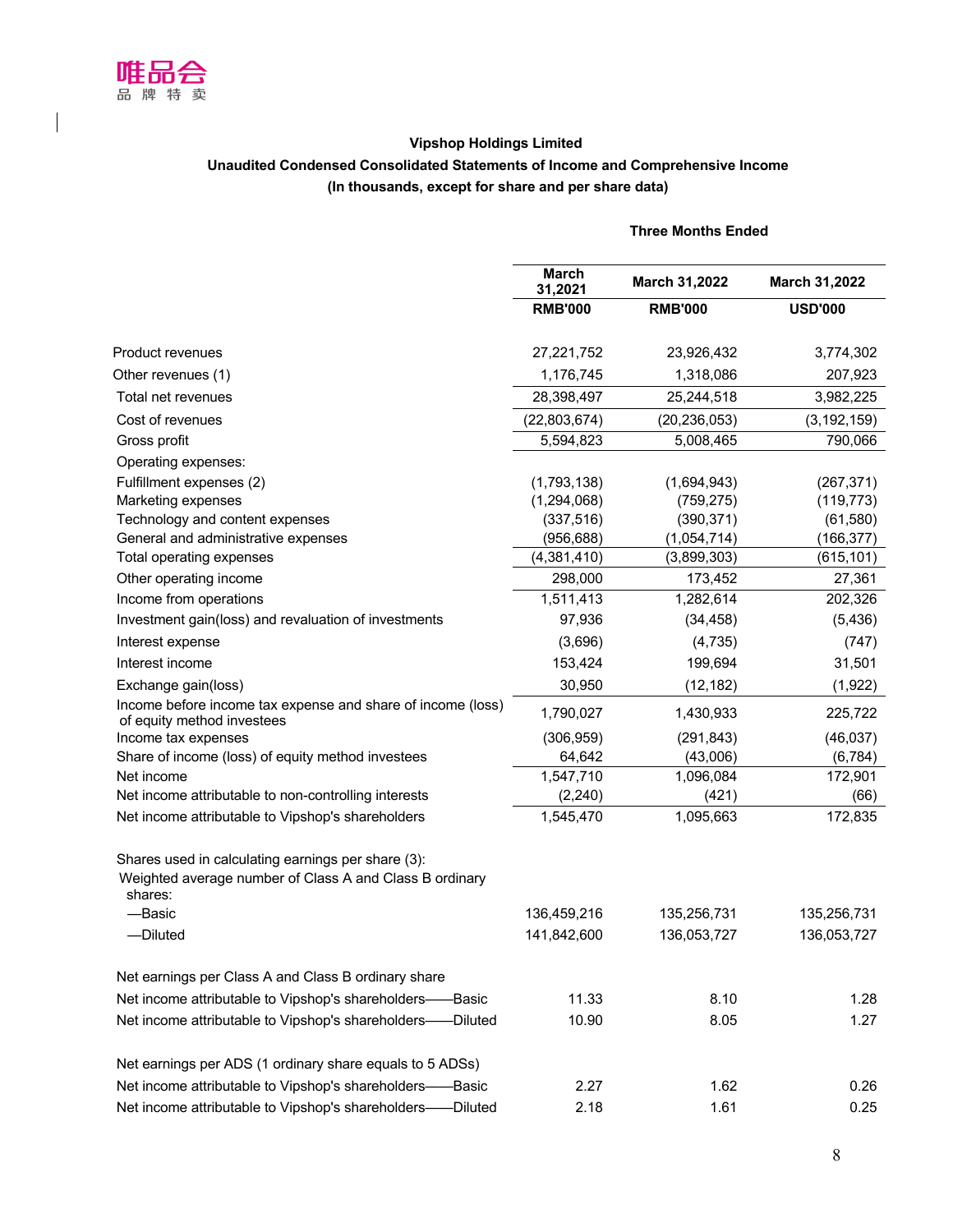

(1) Other revenues primarily consist of product promotion and online advertising revenues, lease income mainly earned from the Shan Shan Outlets , fees charged to third-party merchants which the Company provides platform access for sales of their products, revenue from third-party logistics services, loan facilitation service income and membership fee income.

(2) Fulfillment expenses include shipping and handling expenses, which amounted RMB1.2 billion and RMB 1.2 billion in *the three month periods ended March 31,2021 and March 31,2022, respectively.*

(3) Authorized share capital is re-classified and re-designated into Class A ordinary shares and Class B ordinary shares, with each Class A ordinary share being entitled to one vote and each Class B ordinary share being entitled to ten votes on *all matters that are subject to shareholder vote.*

|                                                                                         | <b>Three Months Ended</b> |                      |                      |
|-----------------------------------------------------------------------------------------|---------------------------|----------------------|----------------------|
|                                                                                         | <b>March 31,2021</b>      | <b>March 31,2022</b> | <b>March 31,2022</b> |
|                                                                                         | <b>RMB'000</b>            | <b>RMB'000</b>       | <b>USD'000</b>       |
| Share-based compensation expenses are included in<br>the operating expenses as follows: |                           |                      |                      |
| <b>Fulfillment expenses</b>                                                             | 19.750                    | 18,267               | 2,882                |
| Marketing expenses                                                                      | 4.289                     | 2,365                | 373                  |
| Technology and content expenses                                                         | 52.581                    | 55.207               | 8.709                |
| General and administrative expenses                                                     | 143,517                   | 161,832              | 25,528               |
| Total                                                                                   | 220,137                   | 237,671              | 37,492               |

# **Vipshop Holdings Limited Unaudited Condensed Consolidated Balance Sheets (In thousands, except for share and per share data)**

|                                        | <b>December 31,2021</b> | <b>March 31,2022</b> | <b>March 31,2022</b> |
|----------------------------------------|-------------------------|----------------------|----------------------|
|                                        | <b>RMB'000</b>          | <b>RMB'000</b>       | <b>USD'000</b>       |
| <b>ASSETS</b>                          |                         |                      |                      |
| <b>CURRENT ASSETS</b>                  |                         |                      |                      |
| Cash and cash equivalents              | 16,297,410              | 13,648,072           | 2,152,930            |
| Restricted cash                        | 873,859                 | 657,137              | 103,661              |
| Short term investments                 | 5,381,618               | 5,019,373            | 791,787              |
| Accounts receivable, net               | 459,128                 | 419,134              | 66,117               |
| Amounts due from related parties, net  | 637,825                 | 660,629              | 104,212              |
| Other receivables and prepayments, net | 2,326,866               | 2,500,967            | 394,518              |
| Loan receivables, net                  | 131                     | 99                   | 16                   |
| Inventories                            | 6,865,108               | 5,236,163            | 825,984              |
| Total current assets                   | 32,841,945              | 28,141,574           | 4,439,225            |
| NON-CURRENT ASSETS                     |                         |                      |                      |
| Property and equipment, net            | 14,376,712              | 14,713,745           | 2,321,036            |
| Deposits for property and equipment    | 382,121                 | 182,622              | 28,808               |
| Land use rights, net                   | 6,612,165               | 6,581,020            | 1,038,130            |
| Intangible assets, net                 | 320,943                 | 339,474              | 53,551               |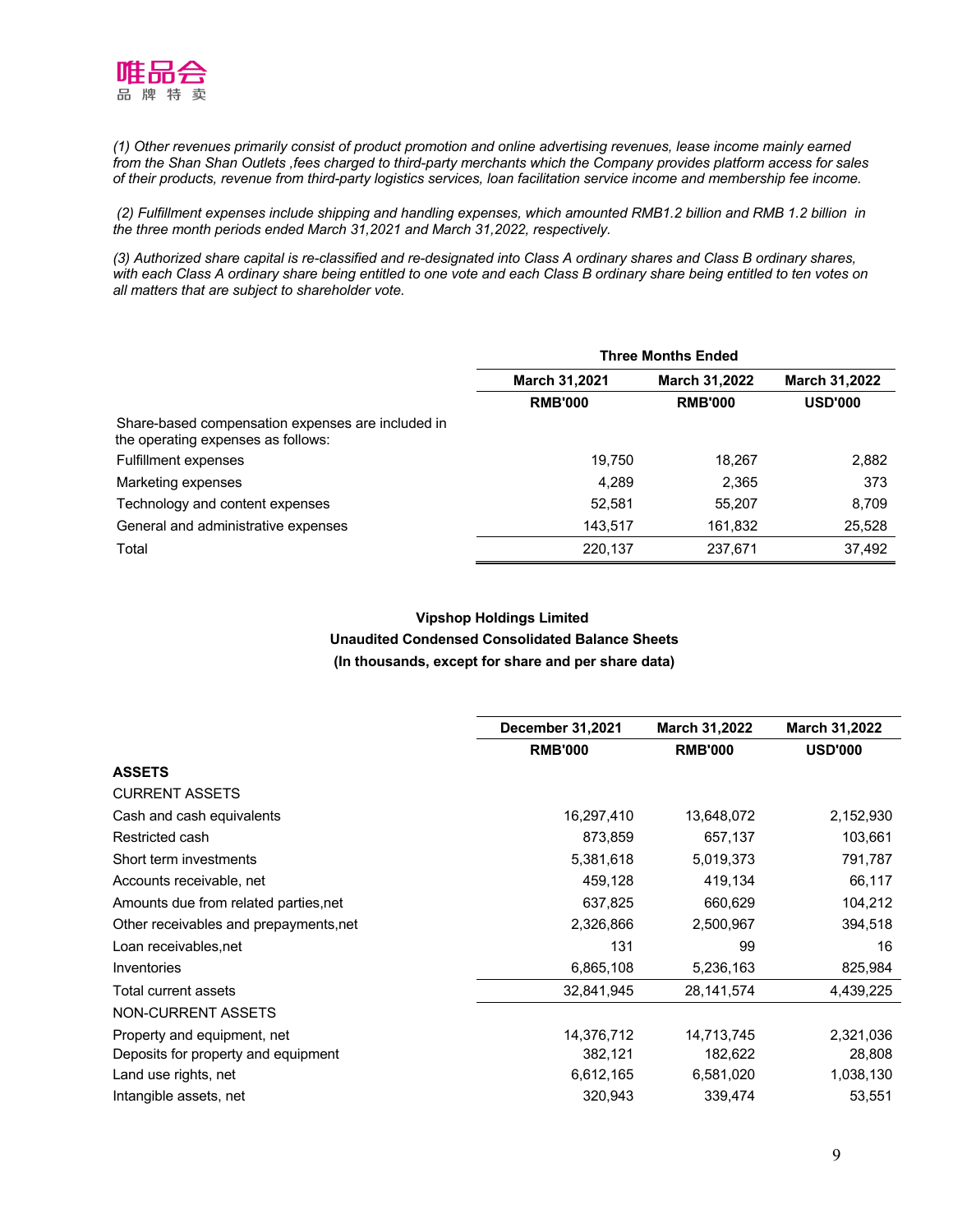

| Investment in equity method investees                                                                         | 2,476,868            | 2,583,150    | 407,482        |
|---------------------------------------------------------------------------------------------------------------|----------------------|--------------|----------------|
| Other investments                                                                                             | 2,482,911<br>296,366 | 2,271,554    | 358,329        |
| Other long-term assets                                                                                        |                      | 63,613       | 10,035         |
| Goodwill                                                                                                      | 589,165              | 589,165      | 2,939          |
| Deferred tax assets, net                                                                                      | 760,023              | 723,062      | 114,060        |
| Operating lease right-of-use assets                                                                           | 1,148,322            | 886,171      | 139,790        |
| Total non-current assets                                                                                      | 29,445,596           | 28,933,576   | 4,564,160      |
| <b>TOTAL ASSETS</b>                                                                                           | 62,287,541           | 57,075,150   | 9,003,385      |
| <b>LIABILTIES AND EQUITY</b>                                                                                  |                      |              |                |
| <b>CURRENT LIABILITIES</b>                                                                                    |                      |              |                |
| Short term loans                                                                                              | 1,975,184            | 1,928,968    | 304,287        |
| Accounts payable                                                                                              | 13,144,935           | 10,303,527   | 1,625,341      |
| Advance from customers                                                                                        | 1,828,781            | 1,329,602    | 209,740        |
| Accrued expenses and other current liabilities                                                                | 7,658,677            | 6,497,100    | 1,024,892      |
| Amounts due to related parties                                                                                | 429,088              | 353,489      | 55,761         |
| Deferred income                                                                                               | 449,693              | 399,735      | 63,057         |
| Operating lease liabilities                                                                                   | 284,659              | 268,012      | 42,278         |
| <b>Total current liabilities</b>                                                                              | 25,771,017           | 21,080,433   | 3,325,356      |
| NON-CURRENT LIABILITIES                                                                                       |                      |              |                |
| Deferred tax liability                                                                                        | 437,202              | 427,065      | 67,368         |
| Deferred income-non current                                                                                   | 1,026,155            | 1,025,383    | 161,750        |
| Operating lease liabilities                                                                                   | 952,813              | 709,601      | 111,937        |
| Other long term liabilities                                                                                   | 272,038              |              |                |
| Total non-current liabilities                                                                                 | 2,688,208            | 2,162,049    | 341,055        |
| <b>TOTAL LIABILITIES</b>                                                                                      | 28,459,225           | 23,242,482   | 3,666,411      |
|                                                                                                               |                      |              |                |
| <b>EQUITY:</b>                                                                                                |                      |              |                |
| Class A ordinary shares (US\$0.0001 par value,<br>483,489,642 shares authorized, 122,975,885 and              |                      |              |                |
| 123,170,036 shares issued, of which 120,232,895 and                                                           | 80                   | 80           | 13             |
| 115,655,522 shares were outstanding as of December<br>31,2021 and March 31,2022, respectively)                |                      |              |                |
| Class B ordinary shares (US\$0.0001 par value,                                                                |                      |              |                |
| 16,510,358 shares authorized, and 15,560,358 and                                                              | 11                   | 11           | $\overline{2}$ |
| 15,560,358 shares issued and outstanding as of                                                                |                      |              |                |
| December 31, 2021 and March 31, 2022, respectively)<br>Treasury shares, at cost(2,742,990 and 7,514,514 Class |                      |              |                |
| A shares as of December 31, 2021 and March 31,2022,                                                           | $-1,927,719$         | $-3,187,776$ | $-502,859$     |
| respectively)                                                                                                 |                      |              |                |
| Additional paid-in capital                                                                                    | 12,227,637           | 12,417,179   | 1,958,762      |
| Retained earnings                                                                                             | 22,421,488           | 23,517,152   | 3,709,740      |
| Accumulated other comprehensive loss                                                                          | $-88,599$            | $-90,001$    | $-14,197$      |
| Non-controlling interests                                                                                     | 1,195,418            | 1,176,023    | 185,513        |
| Total shareholders' equity                                                                                    | 33,828,316           | 33,832,668   | 5,336,974      |
| TOTAL LIABILITIES AND SHAREHOLDERS' EQUITY                                                                    | 62,287,541           | 57,075,150   | 9,003,385      |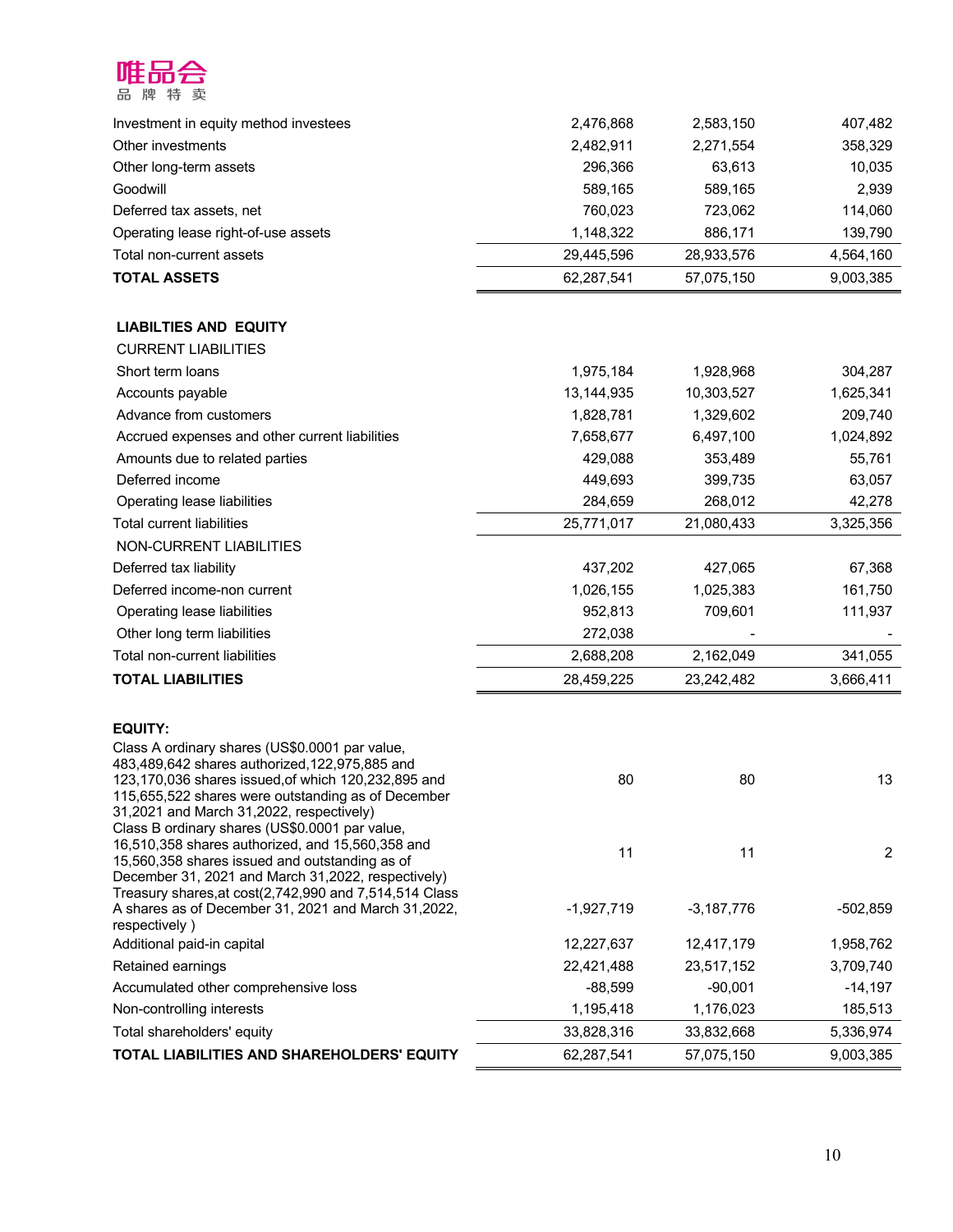

# **Vipshop Holdings Limited Unaudited Condensed Consolidated Balance Sheets (In thousands, except for share and per share data)**

|                                                | <b>December</b><br>31,2021 | March 31,2022  | <b>March 31,2022</b> |
|------------------------------------------------|----------------------------|----------------|----------------------|
|                                                | <b>RMB'000</b>             | <b>RMB'000</b> | <b>USD'000</b>       |
| <b>ASSETS</b>                                  |                            |                |                      |
| <b>CURRENT ASSETS</b>                          |                            |                |                      |
| Cash and cash equivalents                      | 16,297,410                 | 13,648,072     | 2,152,930            |
| Restricted cash                                | 873,859                    | 657,137        | 103,661              |
| Short term investments                         | 5,381,618                  | 5,019,373      | 791,787              |
| Accounts receivable, net                       | 459,128                    | 419,134        | 66,117               |
| Amounts due from related parties, net          | 637,825                    | 660,629        | 104,212              |
| Other receivables and prepayments, net         | 2,326,866                  | 2,500,967      | 394,518              |
| Loan receivables, net                          | 131                        | 99             | 16                   |
| Inventories                                    | 6,865,108                  | 5,236,163      | 825,984              |
| Total current assets                           | 32,841,945                 | 28, 141, 574   | 4,439,225            |
| NON-CURRENT ASSETS                             |                            |                |                      |
| Property and equipment, net                    | 14,376,712                 | 14,713,745     | 2,321,036            |
| Deposits for property and equipment            | 382,121                    | 182,622        | 28,808               |
| Land use rights, net                           | 6,612,165                  | 6,581,020      | 1,038,130            |
| Intangible assets, net                         | 320,943                    | 339,474        | 53,551               |
| Investment in equity method investees          | 2,476,868                  | 2,583,150      | 407,482              |
| Other investments                              | 2,482,911                  | 2,271,554      | 358,329              |
| Other long-term assets                         | 296,366                    | 63,613         | 10,035               |
| Goodwill                                       | 589,165                    | 589,165        | 92,939               |
| Deferred tax assets, net                       | 760,023                    | 723,062        | 114,060              |
| Operating lease right-of-use assets            | 1,148,322                  | 886,171        | 139,790              |
| Total non-current assets                       | 29,445,596                 | 28,933,576     | 4,564,160            |
| <b>TOTAL ASSETS</b>                            | 62,287,541                 | 57,075,150     | 9,003,385            |
| <b>LIABILTIES AND EQUITY</b>                   |                            |                |                      |
| <b>CURRENT LIABILITIES</b>                     |                            |                |                      |
| Short term loans                               | 1,975,184                  | 1,928,968      | 304,287              |
| Accounts payable                               | 13,144,935                 | 10,303,527     | 1,625,341            |
| Advance from customers                         | 1,828,781                  | 1,329,602      | 209,740              |
| Accrued expenses and other current liabilities | 7,658,677                  | 6,497,100      | 1,024,892            |
| Amounts due to related parties                 | 429,088                    | 353,489        | 55,761               |
| Deferred income                                | 449,693                    | 399,735        | 63,057               |
| Operating lease liabilities                    | 284,659                    | 268,012        | 42,278               |
| <b>Total current liabilities</b>               | 25,771,017                 | 21,080,433     | 3,325,356            |
| NON-CURRENT LIABILITIES                        |                            |                |                      |
| Deferred tax liability                         | 437,202                    | 427,065        | 67,368               |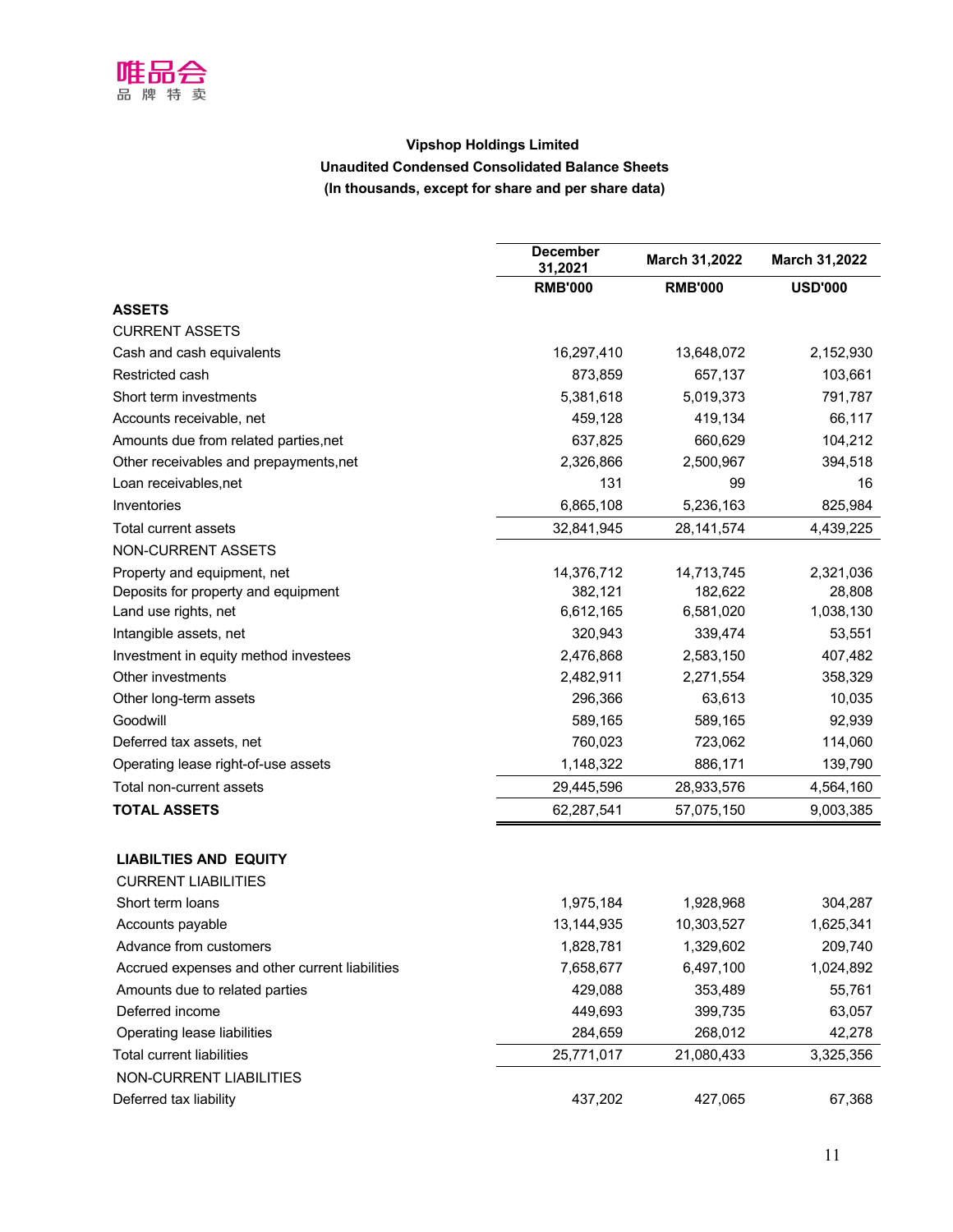

| Deferred income-non current                                                                                                                                                                                                                                       | 1,026,155    | 1,025,383    | 161,750    |
|-------------------------------------------------------------------------------------------------------------------------------------------------------------------------------------------------------------------------------------------------------------------|--------------|--------------|------------|
| Operating lease liabilities                                                                                                                                                                                                                                       | 952,813      | 709,601      | 111,937    |
| Other long term liabilities                                                                                                                                                                                                                                       | 272,038      |              |            |
| Total non-current liabilities                                                                                                                                                                                                                                     | 2,688,208    | 2,162,049    | 341,055    |
| <b>TOTAL LIABILITIES</b>                                                                                                                                                                                                                                          | 28,459,225   | 23,242,482   | 3,666,411  |
| <b>EQUITY:</b>                                                                                                                                                                                                                                                    |              |              |            |
| Class A ordinary shares (US\$0.0001 par value, 483,489,642<br>shares authorized, 122, 975, 885 and 123, 170, 036 shares<br>issued, of which 120, 232, 895 and 115, 655, 522 shares were<br>outstanding as of December 31,2021 and March 31,2022,<br>respectively) | 80           | 80           | 13         |
| Class B ordinary shares (US\$0.0001 par value, 16,510,358<br>shares authorized, and 15,560,358 and 15,560,358 shares<br>issued and outstanding as of December 31, 2021 and<br>March 31,2022, respectively)                                                        | 11           | 11           | 2          |
| Treasury shares, at cost(2,742,990 and 7,514,514 Class A<br>shares as of December 31, 2021 and March 31, 2022,<br>respectively)                                                                                                                                   | $-1,927,719$ | $-3,187,776$ | $-502,859$ |
| Additional paid-in capital                                                                                                                                                                                                                                        | 12,227,637   | 12,417,179   | 1,958,762  |
| Retained earnings                                                                                                                                                                                                                                                 | 22,421,488   | 23,517,152   | 3,709,740  |
| Accumulated other comprehensive loss                                                                                                                                                                                                                              | $-88,599$    | $-90,001$    | $-14,197$  |
| Non-controlling interests                                                                                                                                                                                                                                         | 1,195,418    | 1,176,023    | 185,513    |
| Total shareholders' equity                                                                                                                                                                                                                                        | 33,828,316   | 33,832,668   | 5,336,974  |
| TOTAL LIABILITIES AND SHAREHOLDERS' EQUITY                                                                                                                                                                                                                        | 62,287,541   | 57,075,150   | 9,003,385  |

#### **Vipshop Holdings Limited Reconciliations of GAAP and Non-GAAP Results**

|                                                                              | <b>Three Months Ended</b> |                      |                      |
|------------------------------------------------------------------------------|---------------------------|----------------------|----------------------|
|                                                                              | <b>March 31,2021</b>      | <b>March 31,2022</b> | <b>March 31,2022</b> |
|                                                                              | <b>RMB'000</b>            | <b>RMB'000</b>       | <b>USD'000</b>       |
| Income from operations                                                       | 1,511,413                 | 1,282,614            | 202,326              |
| Share-based compensation expenses                                            | 220,137                   | 237,671              | 37,492               |
| Amortization of intangible assets resulting from business<br>acquisitions    | 5,896                     |                      |                      |
| Non-GAAP income from operations                                              | 1,737,446                 | 1,520,285            | 239,818              |
| Net income attributable to Vipshop's shareholders                            | 1,545,470                 | 1,095,663            | 172,835              |
|                                                                              |                           |                      |                      |
| Share-based compensation expenses                                            | 220,137                   | 237,671              | 37,492               |
| Investment gain (loss) and revaluation of investments<br>excluding dividends | (54, 111)                 | 35,735               | 5,637                |
| Reconciling items on the share of equity method<br>investments(4)            | (9, 972)                  | 51,514               | 8,126                |
| Amortization of intangible assets resulting from business<br>acquisitions    | 5,896                     |                      |                      |
| Tax effects on non-GAAP adjustments                                          | 5,273                     | (1,757)              | (277)                |
| Non-GAAP net income attributable to Vipshop's<br>shareholders                | 1,712,693                 | 1,418,826            | 223,813              |